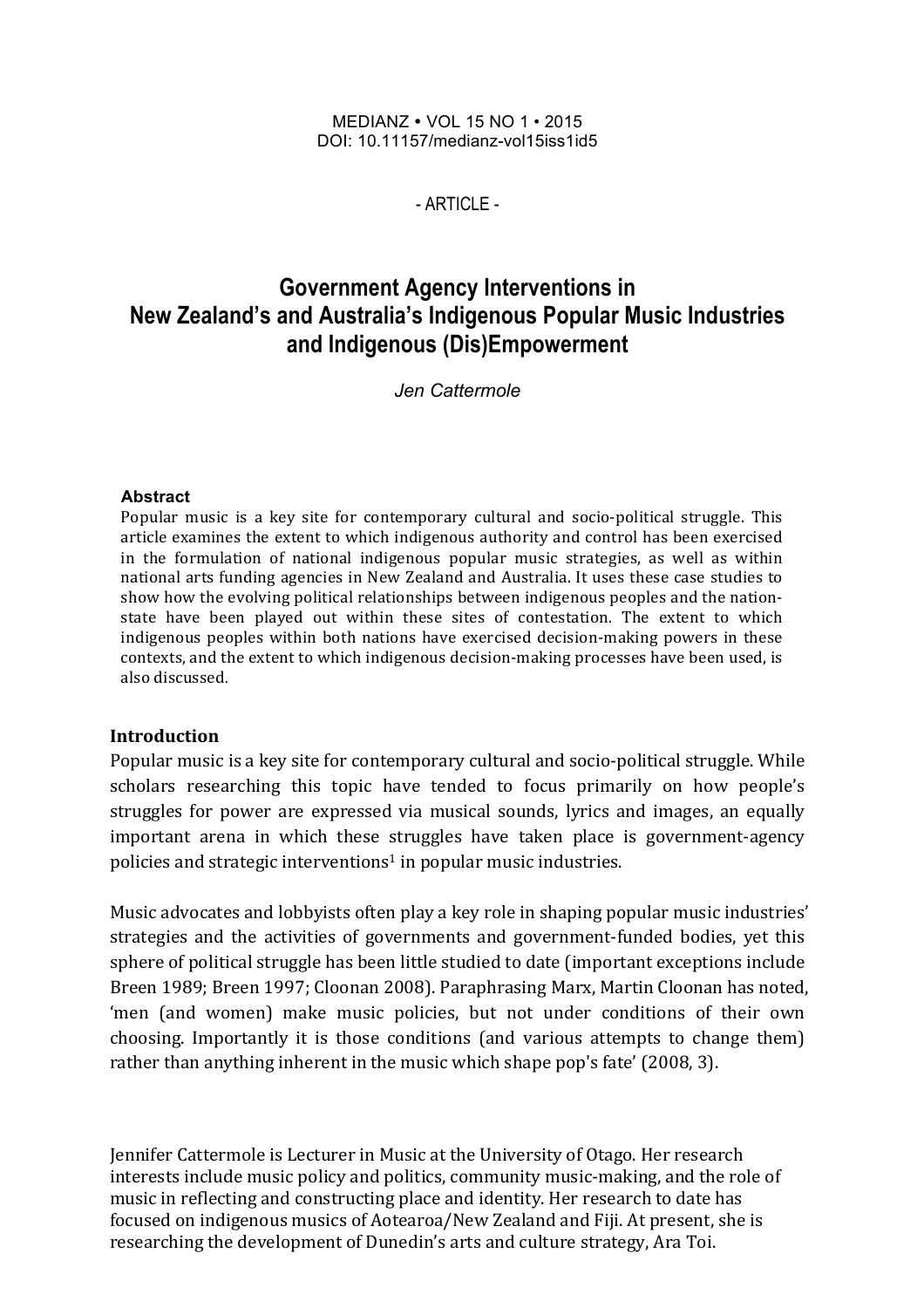This article focuses primarily on the political conditions that have played a role in shaping indigenous popular music's fate in New Zealand. Although New Zealandcentric in focus, this article compares and contrasts New Zealand ethnographic and literary data with extant literature concerning government interventions in Australian Aboriginal popular music industries. This article thereby responds to Stephen Wild's 2006 call for a revival of comparative ethnomusicology in these two nations, and marks a contribution to Australasian music research (see Bendrups 2013). New Zealand and Australia are comparable in their colonial histories, in that both have Dominion status<sup>2</sup> and are members of the Commonwealth of Nations, and both nations have indigenous populations that are minorities<sup>3</sup> in societies where the hegemonic group is of European descent. Despite these broad similarities, however, there are also significant historical differences between these nations, particularly in terms of indigenous participation in national/federal governance processes and structures, and in terms of the development trajectories of their national indigenous policies. These differences, as this article will show, have had an ongoing influence on government policy and interventions concerning indigenous popular music.

This article examines the extent to which indigenous authority and control have been exercised in the formulation of national indigenous popular music strategies, as well as within national arts funding agencies in Australia and New Zealand. These are examined here as case-study sites where struggles between indigenous empowerment and hegemonic control have taken place. This 'struggle without end' (Walker 1990) has a particular resonance in Australasian post-colonial contexts. In these contexts, it refers to indigenous peoples' ongoing struggle to overcome European political and economic dominance and to achieve a greater degree of autonomy, as well as to their struggle to sustain and revive traditional knowledge, practices and processes and to have these recognised, respected and adhered to in formal governmental settings. In this article, the discussion focuses on the following questions: to what extent have indigenous decision-makers been included within or excluded from decision-making processes in these contexts; to what extent have indigenous decision-making processes been used; and how has the evolving power relationship between the hegemon and indigenous peoples been reflected in these contexts, such as through changes in the form of administrative reorganisation?

The following discussion utilises data from interviews<sup>4</sup> conducted by the author with indigenous artists, managers and employees of government ministries and government-funded arts funding and broadcasting bodies.

### **Case Study One: Indigenous Popular Music Strategies**

The development of indigenous music strategies has taken place with different degrees of indigenous participation and control in both Australia and New Zealand, and this can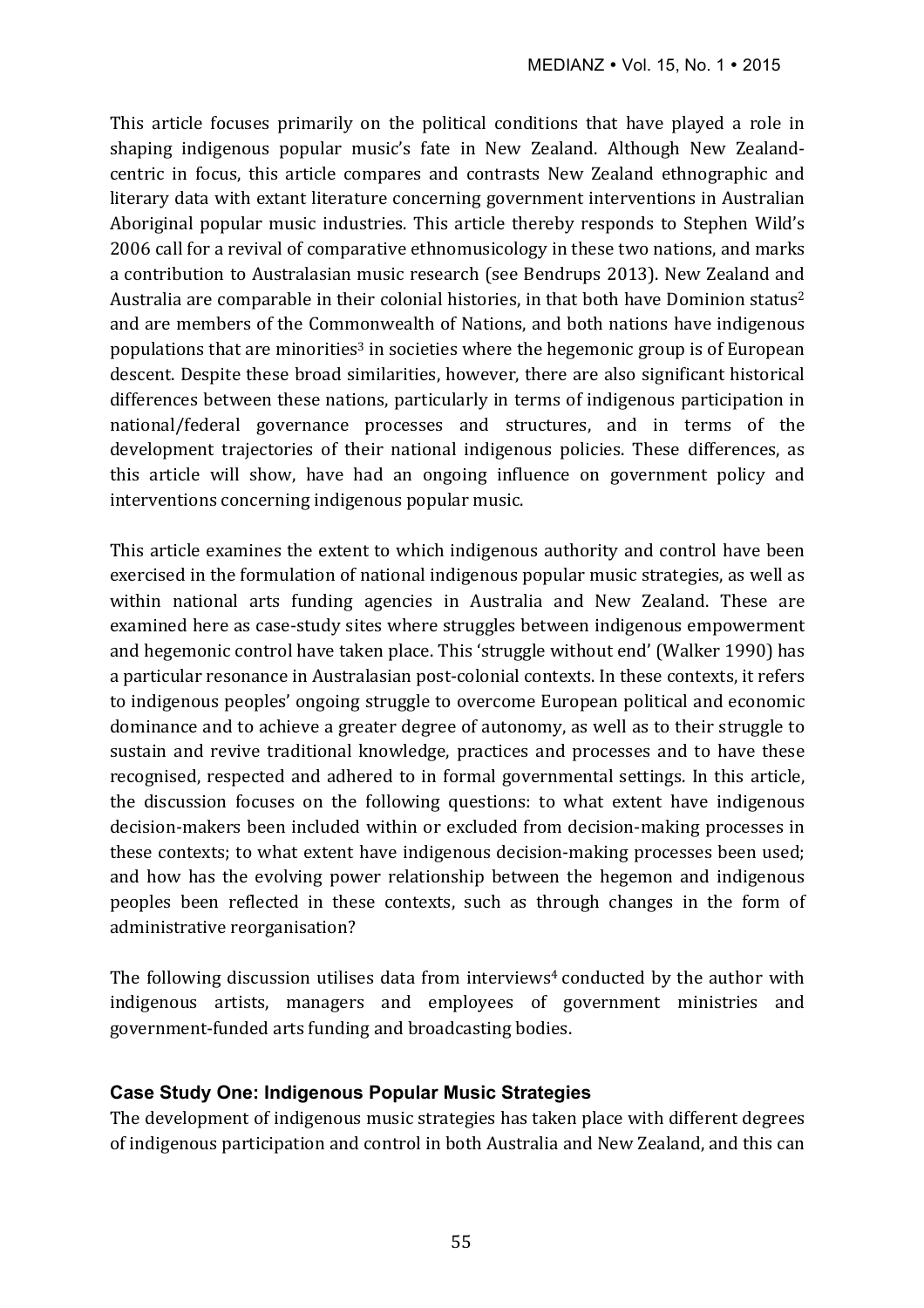be linked to broader shifts in the cultural-political relationships between indigenous and hegemonic cultural groups.

In the early 2000s, Māori were largely indistinguishable within New Zealand's music industries. A representative of a label working with Māori artists interviewed for Douché's scoping review of the New Zealand contemporary music industry went so far as to say that 'there [was] no Māori music industry' (Douché 2001, 38). There was no credible Māori entity to represent and advocate Māori vision and needs to relevant industry stakeholders, and Māori viewed mainstream music/arts agencies as incapable of representing Māori music or engaging effectively with Māori artists. Importantly, there was no coherent and coordinated strategy for supporting and promoting Māori popular music either locally or overseas. Rather, a series of ad hoc projects and initiatives had been implemented in an uncoordinated and fragmented way (Aperahama 2006, 120; Martin 2005, 12), in what Hareruia Aperahama (interview 1 February 2012) has described as 'an ambulance-at-the-bottom-of-the-hill type approach'. Māori working within the New Zealand music industry at this time lacked infrastructure, vision and a political voice to articulate Māori development priorities and collective aspirations.

This situation soon changed. In the 1999 election, Labour was elected to power and Helen Clark became Prime Minister as well as Minister for Arts, Culture and Heritage, a portfolio she retained until National took power in 2008. Under Labour, there was a hitherto unprecedented level of support for New Zealand popular music (see Scott 2013). The New Zealand Music Industry Commission (NZMIC) was formed in 2000, and the same year a panel comprising Māori music industry personnel was brought together to formulate a framework and strategy to support and promote Māori popular music. In 2003, this panel formally became known as the Māori Music Industry Coalition (MMIC), a voluntary board of Māori music practitioners operating under the auspices of the NZMIC with some funding from New Zealand Trade and Enterprise. The MMIC's kaupapa (mandate) was to develop and advocate a collective vision for the future development of the Māori music industry, and to identify ways to overcome barriers to commercial and creative success, particularly in regard to music featuring te reo Māori lyrics (Black et. al. 2004, 44, 47).

The MMIC played a key advocacy role for the Māori music industry, presenting a fiveyear strategic plan for the Māori music industry in the form of its *Te Hukuroa* report (Martin 2005). Following consultation with industry participants, the MMIC identified the following areas as development priorities: mentoring new and emerging artists and managers; providing business-skill training for artists and managers; developing Māori music exports (particularly beyond world music markets); increasing the amount of Māori music (particularly featuring te reo Māori lyrics) broadcast via New Zealand radio and television; promoting funding opportunities; and creating high quality recordings (Martin 2005, 27).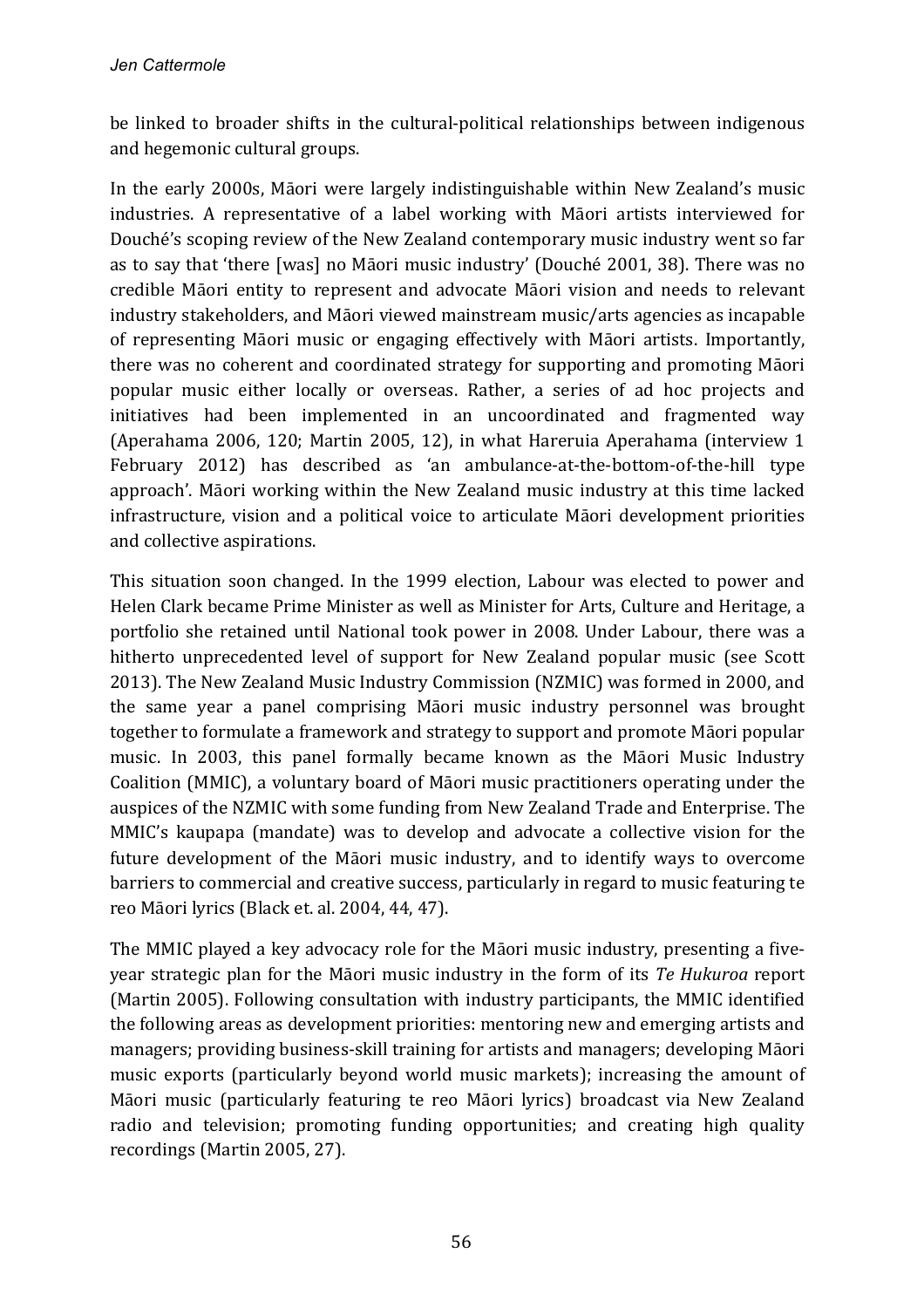In line with broader Māori self-determination efforts,<sup>5</sup> the MMIC deliberately sought to be not merely an advisory body, but to become a *maker of decisions* by Māori, for Māori with respect to the development, implementation and governance of Māori music industry strategies (Aperahama 2006, 120-1). As Karini noted, the MMIC:

did not perceive its role as purely advisory but more so as an entity with inherent rights and entitlements derived from the Treaty of Waitangi; a viewpoint that asserted self-determination and the right to characterize Māori music, its challenges and solutions in tandem with directing negotiations with the Crown, the New Zealand Music Industry and other relevant bodies. (2009, 8)

This aim was thwarted, however, by the NZMIC. In much the same way that the New Zealand government refused to acknowledge separate Māori governance (despite provision being made for this in the Māori Representation Act 1867),<sup>6</sup> the NZMIC countered the MMIC's bid for autonomy. Former MMIC leader Hareruia Aperhama stated that the NZMIC 'wanted to take control of the initiatives and the ideas ... to have control of the direction rather than empowering Māori to drive it' (interview 1 February 2012). The NZMIC was not willing to allow the MMIC to exercise rangatiratanga (self-management)<sup>7</sup> and limited their role to that of advocacy, needs analysis and advice brokerage (see Black et al 2004, 41-4). This role limitation has been criticised by indigenous commentators such as Karini, who stated, 'the future of Māori music cannot exist as an extension of mainstream paternalism or  $\dots$  [be] confined by the passivity of advisory contribution, necessitating a Māori worldview leadership and  $\ldots$  industry based autonomy' (2009, 22).

The tensions that arose as a result of this conflict eventually made the working relationship between the NZMIC and MMIC untenable, and were a contributing factor<sup>8</sup> in the MMIC's dissolution in 2005. Aperahama (interview, 1 February 2012) believed the MMIC was 'seen as too radical  $\ldots$  ask[ing] the hard questions and ma[king] people feel very, very uncomfortable when challenged about the position of Māori music, the Treaty in this country, policy development'. From Aperahama's perspective, there were two choices: 'to fold, compromise and let go of what our ethics, values and our important things are in order to fit in', or 'to do it ourselves and fund it ourselves, $9$ resource it ourselves and drive it ourselves' (interview 1 February 2012). Compromising, or finding a negotiated middle ground, was not an option.

From 2005-2012, policy-making and support initiatives for the Māori music industry developed on an *ad hoc* basis, and key advocates working in this sphere tended to work in isolation. As Puatatangi's Ngahiwi Apanui noted, 'we [were] just not working together' (Interview 3 February 2012). Aperahama corroborated this, saying,

All the sectors in the industry are isolated from each other, and therefore there's no ... collective co-ordination  $\dots$  [E]veryone seems to be working in their isolated pockets  $\dots$ . The music industry is spread wide and we're not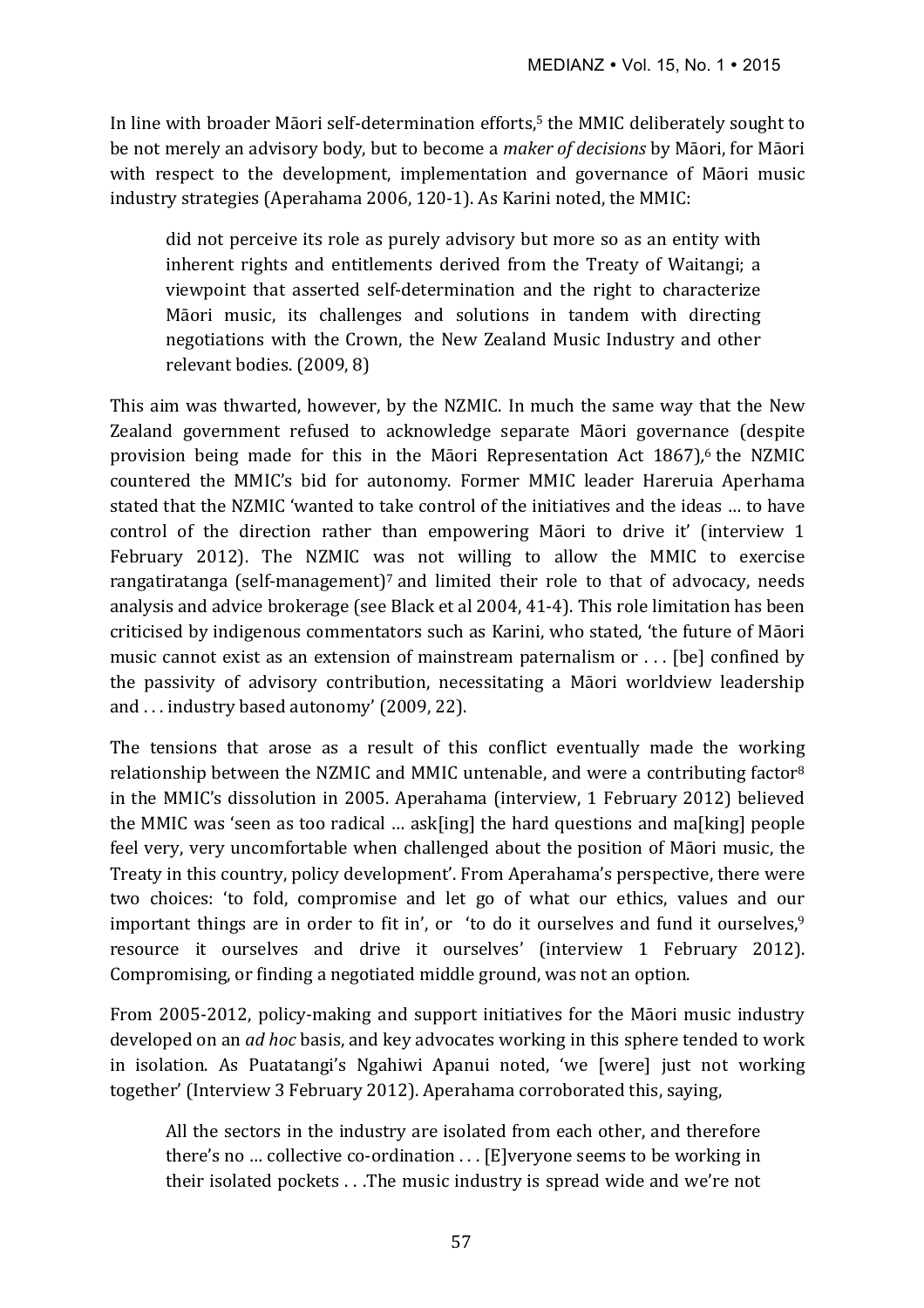coordinating properly  $\dots$  [P]olicies need to be written so it's reflected in every sector of the industry. (Interview 1 February 2012)

To redress this lack of inter-agency co-ordination and communication, representatives from key stakeholder organisations, including the Māori Music Managers' Development Initiative (3MDI),<sup>10</sup> Te Puni Kōkiri, Creative New Zealand (CNZ), New Zealand On Air (NZOA) and Te Māngai Pāho (TMP) met during 2012-13 with the aim of formulating a common vision and goals for the Māori music industry and of defining key stakeholder roles in implementing them<sup>11</sup> (interview 3 February 2012). While most members of this group are Māori, the group also includes Pākehā (New Zealand European) allied to the group's kaupapa. As a result of these meetings (which were organised through Te Puni Kōkiri's business facilitation service), Te Kāhui Pūoro Māori (TKPM) was formed.

This steering group has been delegated the task of facilitating, planning, and overseeing the delivery and monitoring of Te Rautaki Pūoro Māori (The Māori Music Strategy), which has now replaced the outdated strategy created by the MMIC in 2005. The TKPM's key strategic goals are 'to provide sustainable development pathways for all Māori musicians; to develop professional, culturally capable music professionals; to take Māori music to the world; to provide a roadmap that is flexible, practical and relevant in all parts of the Māori music industry; [and] to use contemporary tools to find solutions that benefit the Māori music whanau' (Ngahiwi Apanui email 8 April 2015). The TKPM's role also includes building relationships with government and related agencies to better support Māori music artists and professionals; making submissions on Bills that affect Māori music; and setting policy and standards for Māori music in partnership with the Māori music whānau (extended family) (interview 3 February 2012). As the group's interim chairperson, Ngahiwi Apanui, stated,

The idea is to work within the current infrastructure as much as we are able and utilise what we have achieved as a base to build a more robust and sustainable Māori music whānau (family/group) in Aotearoa that isn't necessarily about finding the next Lorde or commercial success. (Interview 3 February 2012)

Whereas the MMIC uncompromisingly asserted desires for autonomy, TKPM appears to be based more around partnership and power-sharing. Its approach is co-operative rather than adversarial, in line with broader recent (post-MMP) shifts in Māori politics, which have seen a move towards the political centre and a renewed focus on changing existing systems and structures to benefit Māori from within rather than from without.  $12$  At this stage, the extent to which the Māori members of TKPM will be able to exercise rangatiratanga and make decisions concerning the Māori popular music industry remains unclear and is the subject of ongoing negotiation with the government and government agencies.

Both the MMIC and TKPM's approach has been very much based around Māori decision-making processes that are consultative in nature. Both groups have consulted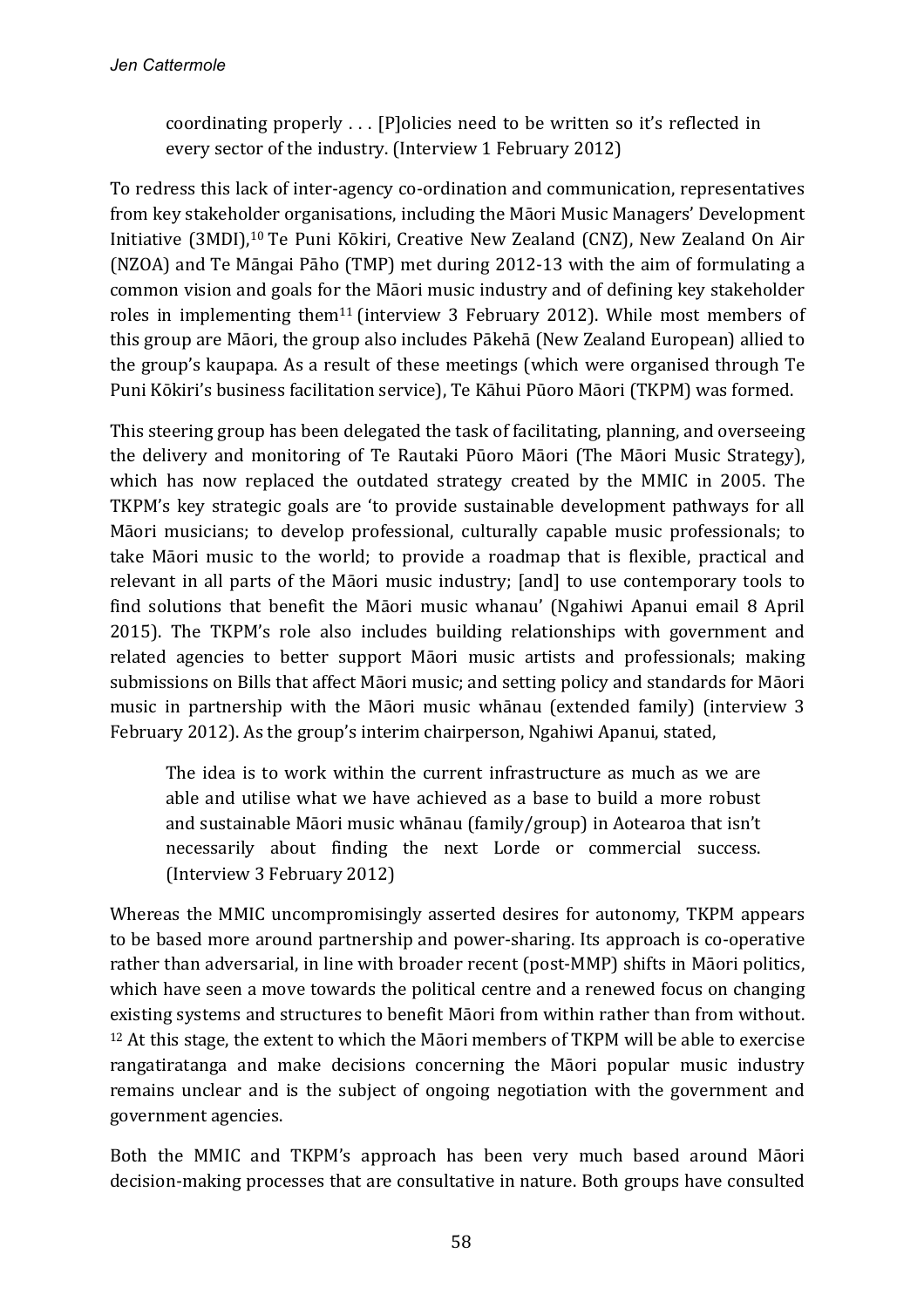widely with Māori music industry participants before representing their views to various relevant government and industry stakeholders. Whereas, in New Zealand, Māori popular music strategies have been driven by Māori, the same has not been true in Australia. The Indigenous Contemporary Music Action Plan formulated in 2008 was driven not by Aboriginal and/or Torres Strait Islander peoples, but by the Contemporary Music Development Working Group (CMDWG) of the Cultural Ministers Council.<sup>13</sup> Although the CMDWG drew upon government reports from the past fifteen years that had been written in liaison with indigenous music industry participants, indigenous consultation was to take place *after* the plan's implementation rather than during its formulation (Commonwealth of Australia 2008, 1, 11). Indigenous input has thus helped shape the plan's ongoing development, but rather than fostering indigenous self-determination, a top-down approach to indigenous policy development has been employed wherein indigenous peoples remain peripheral to key decisionmaking processes concerning their popular music. This mirrors the Australian federal government's shift away from self-determination in recent years, <sup>14</sup> as well as Australian Aboriginal peoples' much more limited degree of participation in the nationstate's political apparatus, as compared with Māori.<sup>15</sup>

The TKPM's Māori music strategy advocates for a coordinated whole-of-sector approach involving stakeholder government agencies. Similarly, the CMDWG's indigenous contemporary music action plan acknowledged a need for 'greater strategic cooperation  $\ldots$  between the Australian, state and territory governments and their agencies to ensure that initiatives complement and reinforce each other and that available resources are used in a targeted and focused manner' (Commonwealth of Australia 2008, 6). In both countries, then, key government stakeholder agencies are, appropriately, cooperating and coordinating their activities in order to achieve the most efficient and effective use of resources, thereby avoiding role duplication. Significantly, the CMDWG opted for implementing a flexible approach, presenting jurisdictions with a range of possible solutions that could be tailored to their existing programs, budgets, etc. Initiatives arising from the Music Action Plan would be piloted for three years, whereupon those that had been successful<sup>16</sup> would be considered as potential models for wider application (Commonwealth of Australia 2008, 4).

Indigenous popular music strategy development in Australia thus remains more *ad hoc* in comparison to New Zealand's. While this could be read as a reflection of Aboriginal and Torres Strait Islanders' more marginal status with respect to the hegemon in comparison with Māori, it does have a pragmatic basis. Australia's indigenous peoples are comparatively more culturally diverse and geographically dispersed, and comprise more of a minority group, than New Zealand's. These factors have historically formed a key barrier to centralised indigenous policy-making in Australia. New Zealand's comparative smallness, and the more limited number of key stakeholder agencies, are key factors that makes a centralised popular music strategy a more viable option for Māori. The attractiveness of this option lies in there being a single peak indigenous advocacy group that industry participants as well as government stakeholder bodies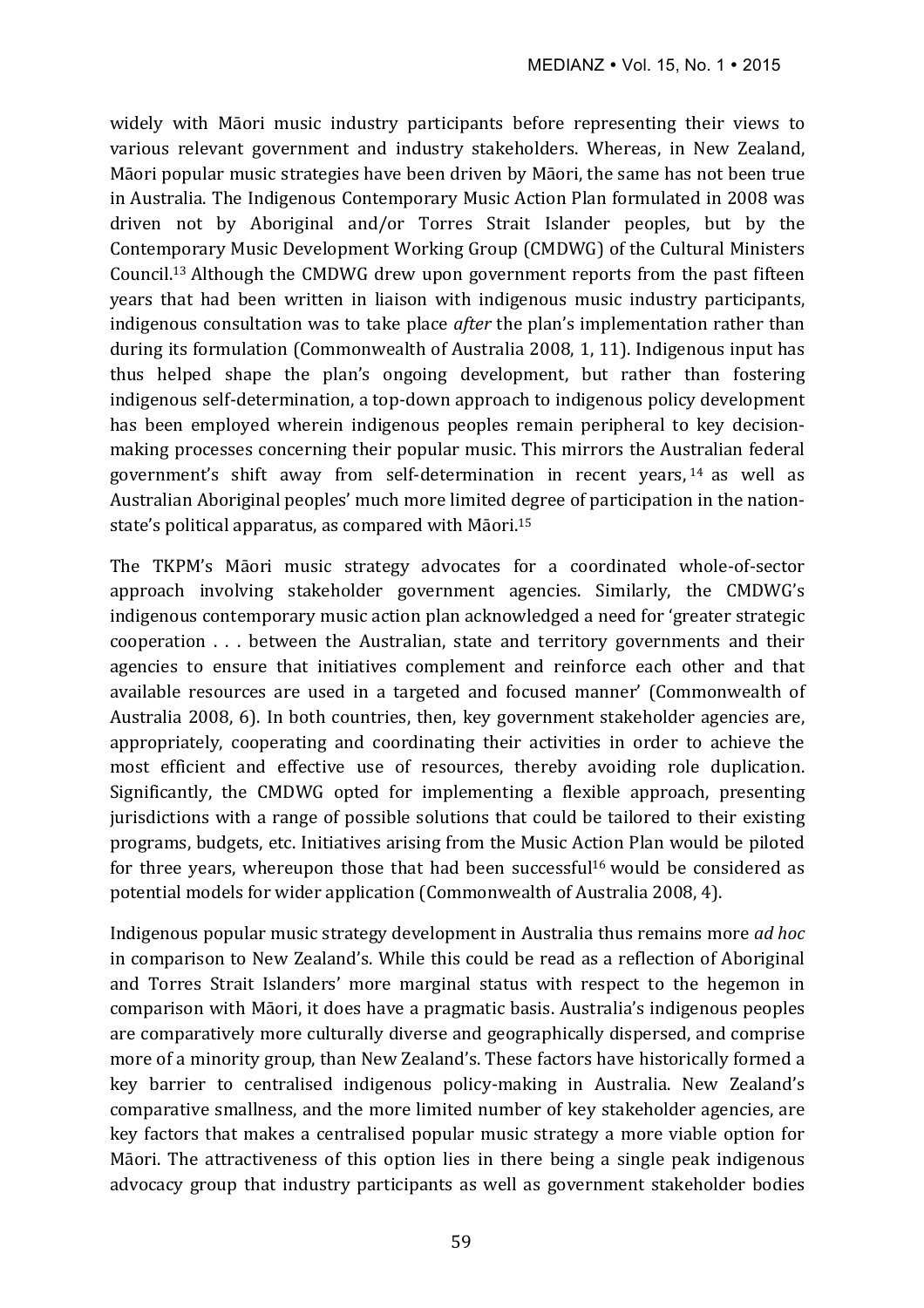can engage with. This central point of contact can: foster a sense of kotahitanga (unity) across the country's diverse indigenous popular music industries; collate information from indigenous musicians about the challenges they face and work with government agencies collectively to find ways to overcome these; and provide an holistic perspective on indigenous popular music development. That said, a centralised strategy carries with it inherent challenges, not least in terms of how to respond to the needs of pluralistic indigenous music scenes (urban vs rural, and within and between tribes). While some common priorities may be identified within and across divergent scenes, competing aspirations will also exist. The TKPM will likely (like the CMDWG) need to consider implementing targeted, niche initiatives to help ensure support for the diverse range of Māori popular musics that exist.

From the foregoing discussion, it is clear that the differing extent of political participation and organisation among indigenous groups in each nation, with Māori having mobilised politically to a greater extent and having greater political influence than indigenous Australians, has been reflected in popular music advocacy in both nations. There have been two national Māori popular music advocacy bodies to date: the MMIC and TKPM. No comparable nation-wide advocacy body has yet formed in Australia. <sup>17</sup> The nearest comparable body is the Songlines Aboriginal Music Corporation, which was formed in 1996 to represent and advocate for indigenous musicians in the State of Victoria.<sup>18</sup> Although Songlines has an online presence,<sup>19</sup> its scope and influence are primarily limited to that State.

## **Case Study Two: National Arts Funding Bodies**

Like the development of indigenous popular music strategies, national arts funding bodies (which have been significant sources of support for indigenous popular music) are also arenas for the contestation of power in postcolonial Australia and New Zealand. While both Australia's and New Zealand's national arts bodies, the Australia Council for the Arts (ACA) and Creative New Zealand (CNZ), were modelled on the Arts Council of Great Britain, both have implemented measures to decolonise their structures and discourses. Indigenous representatives have been included within both nations' arts funding bodies, and the governance structures of both organisations have (historically at least) contained bodies working specifically to support and promote indigenous arts. By comparing and contrasting these measures, we can chart how organisational changes relate to broader cultural-political shifts in the relationship between indigenous and hegemonic cultural groups.

CNZ's structure and policies have become more accommodating of treaty principles over time. Created in an attempt to reconcile significant differences between the English and te reo Māori versions of the Treaty of Waitangi, and to reinforce its relevance and meaning in contemporary contexts, the Principles for Crown Action on the Treaty of Waitangi were adopted by Prime Minister David Lange's Labour government in 1989. Three of these principles are of particular relevance to this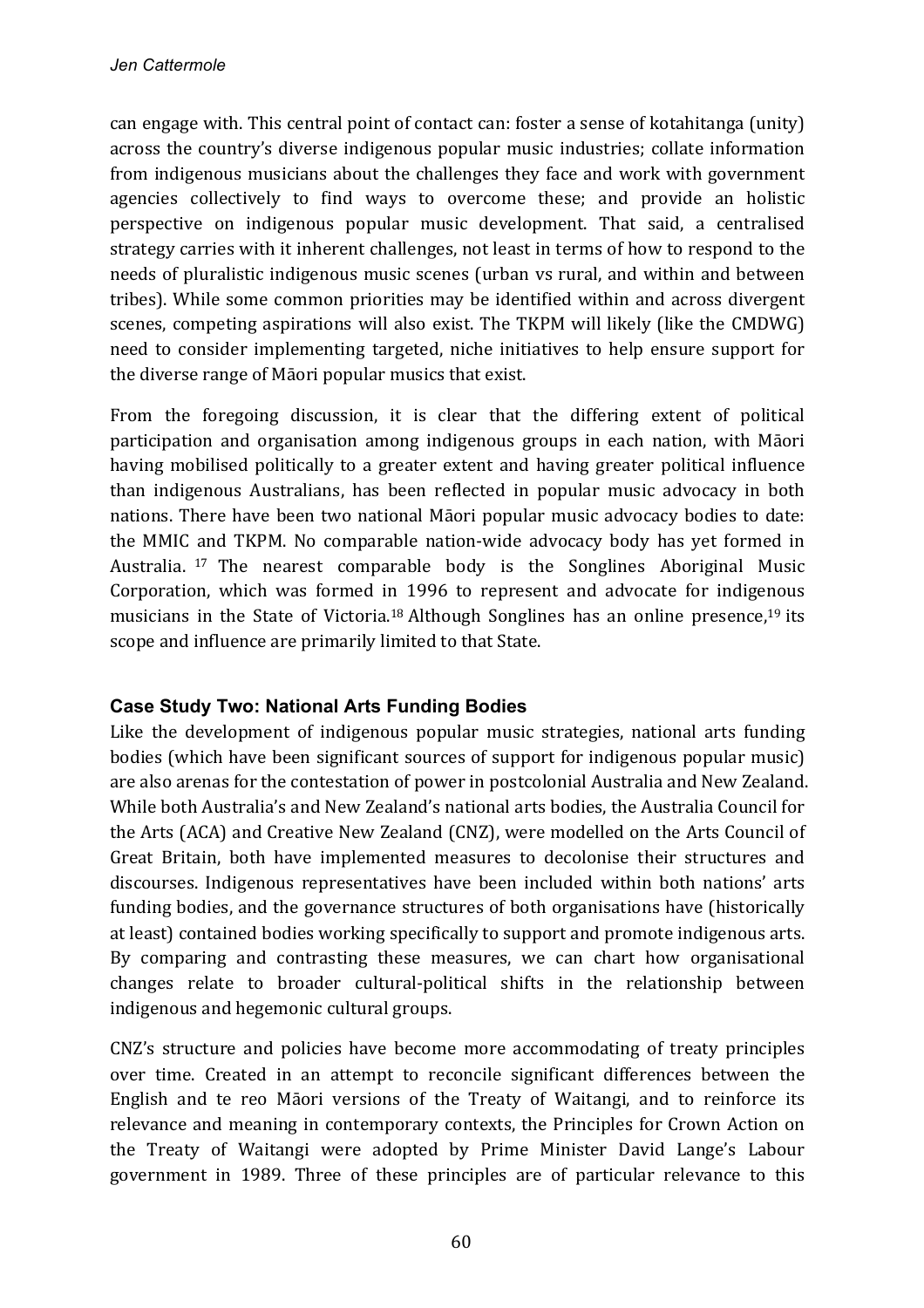discussion: the Kāwanatanga Principle, which acknowledges the Crown's right to govern and create laws; the Rangatiratanga Principle, which makes the above conditional on the Crown's acknowledgement of Māori authority and control in relation to the resources and taonga (treasures) Māori wish to retain; and the Principle of Cooperation, which foregrounds both duality (distinctive cultural development) and unity (common purpose and community). These principles have been subsequently adopted in legislation (Hayward 2012).

Although established in 1963 as an 'arms length' arts funding<sup>20</sup> agency, it was not until 1978—following the passing of the Queen Elizabeth the Second Arts Council of New Zealand Act 1974—that the Queen Elizabeth II Arts Council of New Zealand established the Council for Māori and South Pacific Arts, a sub-agency controlled by the Council. Its establishment, three years after the passing of the Treaty of Waitangi Act 1975, reflected the Crown's growing recognition of its responsibilities towards Māori under the Treaty of Waitangi, enabling Māori to exercise rangatiratanga with respect to their arts by making Māori arts funding decisions. With this sub-agency remaining under Arts Council's control, however, the dominant position of Pākehā was preserved.

The Arts Council of New Zealand Toi Aotearoa Act 1994, which established CNZ as a Crown entity, resulted in another restructure, one that was highly significant in symbolic terms. Recognising the bicultural<sup>21</sup> partnership between Māori and Pākehā at the heart of the Treaty of Waitangi, $22$  the new structure consisted of two boards governed by an Arts Council: the Arts Board (with its subsidiary entity, the Pacific Arts Committee), and Te Waka Toi (the Māori Arts Board). We can see the Crown addressing the Treaty of Waitangi and the treaty principles here. The former board marks the Crown's fulfillment of its agreement to protect 'O rātou taonga katoa' (all their valued customs and possessions) in the Māori version of Article II of the Treaty, which, it can be argued, includes the arts. The latter relates to the upholding of the rangatiratanga principle. Rather than grouping New Zealand's Māori and Pacific Islander peoples together (at that time, New Zealand's most significant ethnic minorities), the status of Māori as tangata whenua (people of the land; the autochthonous people of Aotearoa) was recognised as being distinct from that of later immigrant groups. An emphasis on partnership was reaffirmed with CNZ's implementation of its Partnering with Māori Strategy in 2008. The outcomes of this strategy (including Māori cultural awareness and te reo Māori training for all staff) are highlighted in CNZ's annual reports dating from 2010-11.

The passing of the Arts Council of New Zealand Toi Aotearoa Act 2014 resulted in yet another restructure, combining the two arts boards into a single Arts Council comprising thirteen board members. Four places on the board are reserved for Māori, two for Pacific Islanders, and the remaining places are not ethnically tagged. Although the Māori and Pacific Islander board representatives combined cannot form a majority, in demographic terms the proportion of Māori to non-Māori on the board could be considered generous (30.8% of the proposed board members being Māori, compared to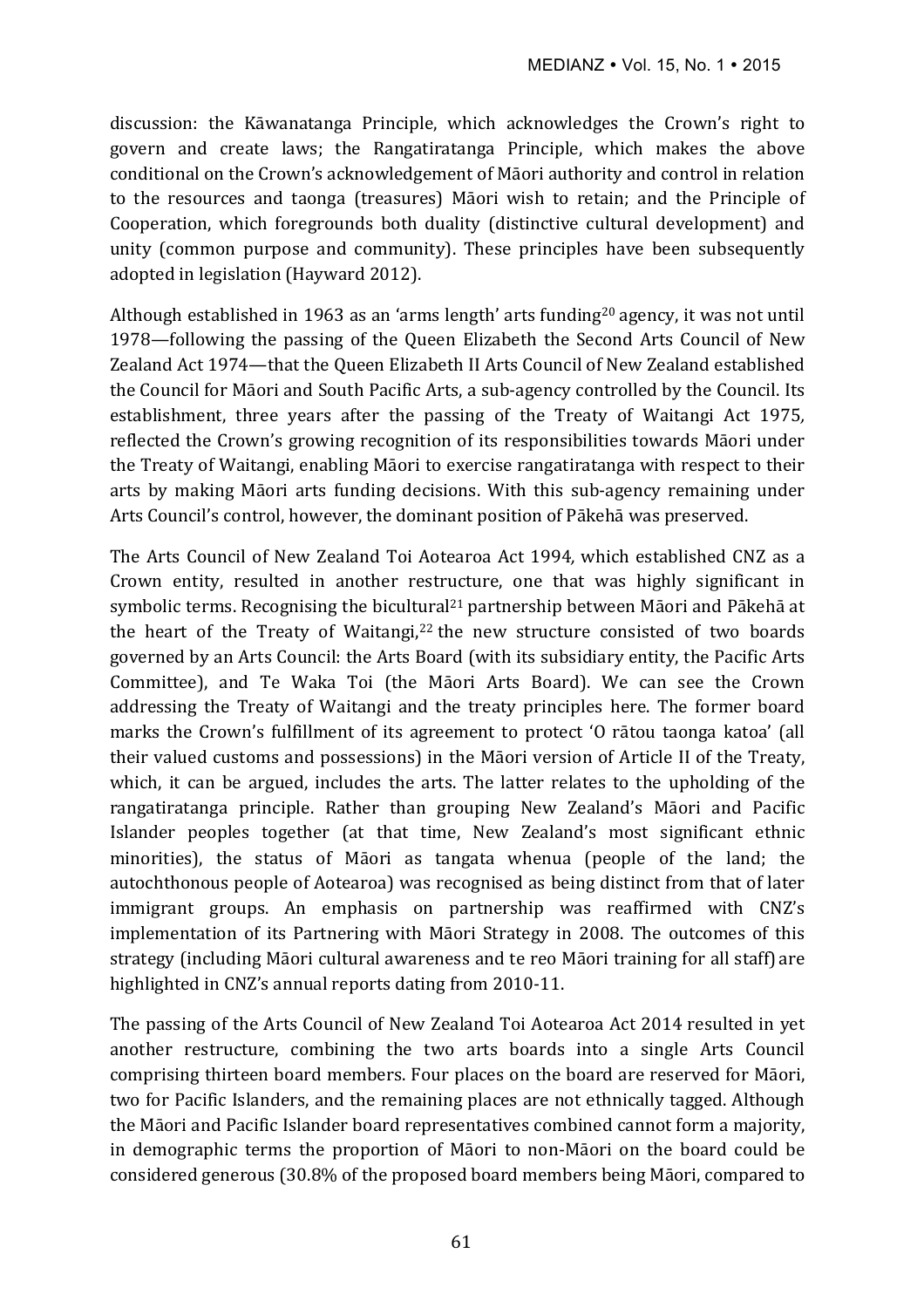Māori comprising 15% of total New Zealand population according to the latest census (Statistics New Zealand 2013)). With this board make-up, Māori are now less siloed than in past structures. Importantly, the *entire* board is responsible for determining CNZ's strategic direction, priorities, policy framework, and funding allocation decisions. Unlike previous structures, which saw Māori exercising autonomy over Māori arts, the latest structure enables them to influence the direction of the nation's arts, mirroring the post-MMP Māori political shift from the sidelines into a position of national influence. This structure maintains Māori rangatiratanga, whilst also better reflecting the treaty principle of co-operation (which emphasises both duality *and* unity) than past structures. It represents a movement away from separatism, increasing the potential for mutual benefit and creating an environment in which indigenous knowledges, perspectives and experiences can permeate the entire organisation. Symbolically, this structure signifies a reconciled and unified nation—albeit a nation in which the duality between Māori and Pākehā is recognised, and in which Māori remain a minority group. It is part of a broader recent movement towards the implementation of co-management frameworks and institutions,<sup>23</sup> a shift very much in line with that advocated in the Waitangi Tribunal's report on the WAI262 claim (Waitangi Tribunal 2011). 24 

CNZ's *Māori Arts Report* recognised this shift, with their previous motto 'by Māori, for Māori and the world' being changed to 'by Māori, for Aotearoa and the world' (Creative New Zealand 2012b, 16). Rather than focusing on a Māori (first) nation, the revised motto refers to the more inclusive New Zealand nation. This movement away from the periphery and into the centre addresses an issue raised by one interviewee, chair of an indigenous music body:

One of the problems with Māori music is that we have been a bit insular, and that's not because we're saying 'F the world' or anything like that, it's just because we've got our heads down, we're all busy people. (Interview 18 December 2009)

However, that one of the suggestions offered in the report consultation process was 'by Māori, for Māori, for OUR [capitalisation in original] world' (Creative New Zealand 2012b, 6) indicates that views such as those expressed in the above section by Aperahama and Karini retain currency in some quarters. It is clear that Māori opinion remains divided as to whether rangatiratanga should be exercised separately from or in association with the Pākehā political apparatus. Desires for autonomy and separation continue to war with desires for state support and engagement.

Australia's national arts funding body introduced indigenous arts funding mechanisms several years earlier than CNZ did. Funding for Aboriginal arts commenced in 1970, when the Australian Council for the Arts  $(ACA)^{25}$  established an Aboriginal Arts Advisory Committee; this occurred only two years after the ACA's establishment, and three years after the constitutional referendum giving the Australian government the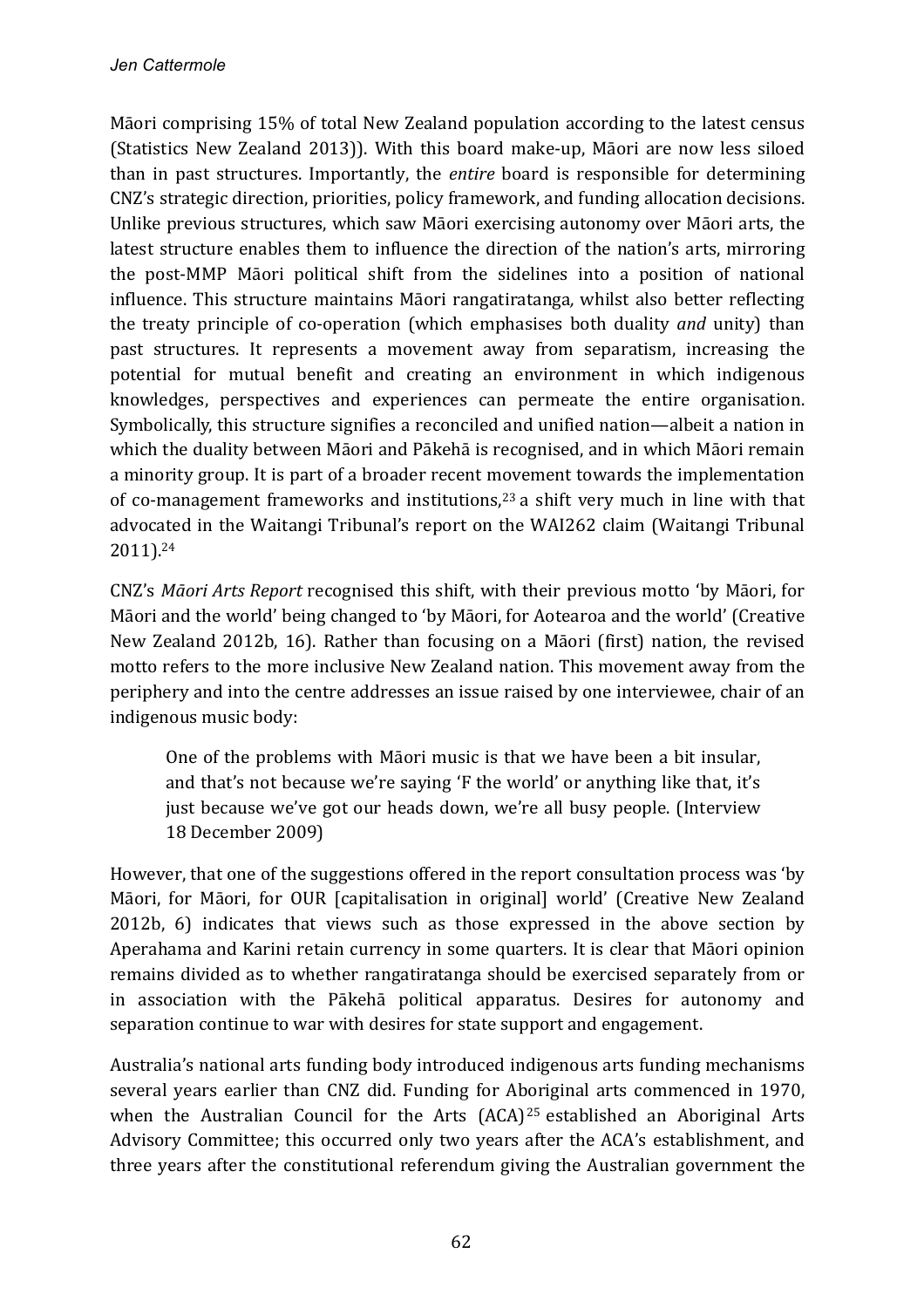ability to legislate with respect to Australia's indigenous peoples. When the interim Arts Council was established in 1973, the Aboriginal Arts Board (later renamed the Aboriginal and Torres Strait Islander Arts Board, ATSIAB) became one of its seven founding boards, gaining statutory authority with the passing of the Australia Council Act 1975. Although the Labor government was changing its indigenous policy from assimilation to self-determination at this time, this policy shift took time to take full effect within the ACA. While all Aboriginal Arts Board members were indigenous Australians, the board's first two directors (Bob Edwards, 1973-80; Alan West, 1980-83) were non-indigenous; the board itself therefore remained under the overall control of members of the hegemonic social group. Following the end of West's term as director, the board determined in 1983 that it would have indigenous-only staff, achieving this goal two years later.<sup>26</sup>

From the 1990s and into the first decade of the 2000s, calls for reconciliation became prominent in Australian political discourses.<sup>27</sup> In response, the ACA adopted its National Aboriginal and Torres Strait Islander Arts policy in 1997, a set of principles (of respect, authority, rights, responsibilities and diversity) that guide its activities to ensure they are appropriate to Australia's indigenous communities. In 1990, the Council signalled its development of a Reconciliation Plan (Australia Council 1990); this plan was internally finalised by 2009 (Australia Council 2009, 19)—the year after Prime Minister Rudd's public apology to members of the Stolen Generations.<sup>28</sup> By 2013, the first cultural awareness training for staff was undertaken under the Plan, and the indigenous welcome and acknowledgements protocol for Council-hosted events initiated at the Plan's inception became policy.

The heightened importance given to indigenous self-determination was reflected in the ACA's 2008 restructure; the ATSIAB was retained, becoming one of five divisions supported by the office of the CEO. This situation changed, however, with the ACA's most recent restructure, which took place in 2015. Although Aboriginal and Torres Strait Islander people still undertake peer-review of indigenous arts applications and are thus able to exert a measure of control over the direction of their arts, ATSIAB has now been removed from the ACA's governance structure.

So around the time that Māori representatives gained hitherto unprecedented decisionmaking powers within CNZ, indigenous Australians lost their representation at the ACA's governance level, marking a move from the core back to the periphery. Māori empowerment alongside Aboriginal and Torres Strait Islander disempowerment within these national arts funding bodies mirrors their respective waxing and waning power in the broader political sphere. The political trajectories of Australia's and New Zealand's indigenous peoples are clearly at present following divergent paths, and this is being reflected in the governance of national arts (including music) funding bodies.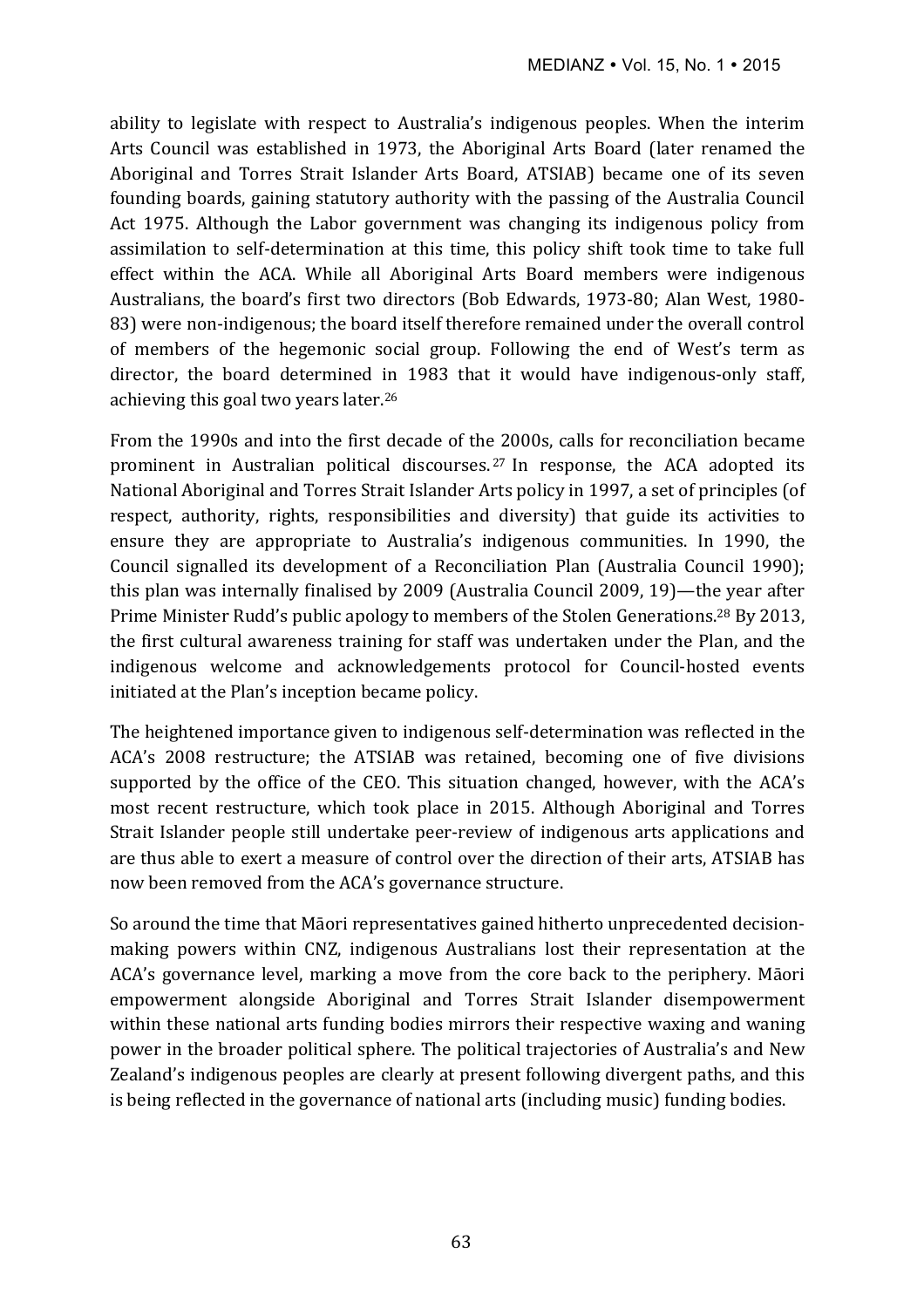### **Conclusion**

As Wilson and Stewart (2008: 3) note, 'Indigenous peoples have long had an ambivalent relationship with the mass media . . . [I]ndustrialized, mass-produced messages and images—and accompanying technologies—in most cases have represented the perspectives, values and institutional structures of empire'. What this article has shown is that, in Australia and New Zealand, the 'perspectives, values and institutional structures' of the British Empire—as seen in national government interventions in indigenous popular music industries in both nations—have gradually become more inclusive regarding indigenous decision-makers, indigenous decisionmaking processes, and indigenous cultural imperatives. While this shift has taken quite different forms in Australia and New Zealand, it reflects the ambition of both nations' indigenous peoples for self-determination, and for cultural recognition against and within the hegemon. That said, government policy and law-making with respect to popular music industries remains a site of contemporary cultural and socio-political struggle. 

The state's relationship with its indigenous peoples in each nation has differed significantly, with Māori having a much longer history of engagement with western political processes and of constitutional standing with respect to western Europeans compared to Aboriginal and Torres Strait Islander peoples. In the arena of nation-state politics, Aboriginal peoples, although represented, remain sidelined and have little or no real political power or influence; in contrast, Māori political power and influence has increased markedly since MMP's introduction in the mid-1990s. In recent years, Australia's indigenous peoples have become more marginalised and disempowered, while Māori have become more powerful within mainstream New Zealand politics.

The political relationship between Australia's and New Zealand's indigenous peoples and the State has had a significant role in shaping indigenous popular music's fate in both nations. In this article, the development of indigenous popular music strategies in New Zealand and Australia, as well as the decision-making power of indigenous peoples in national arts funding bodies, have been used as case studies to examine how these broader political shifts are reflected in government agency interventions in indigenous popular music industries.

In Australia, the indigenous popular music strategy has not been driven by Australia's indigenous peoples and, despite the implementation of decolonising strategies, indigenous power within the ACA is diminishing. In contrast, Māori are driving New Zealand's indigenous contemporary music strategy and are currently playing a significant governance role within CNZ, not just with respect to Māori arts but the nation's arts as a whole. Tensions remain within Māori communities as to whether rangatiratanga should be exercised separately from, or in association with, the Pākehā political system, and these tensions continue to be played out in contemporary political arenas, including those relating to popular music. Government agency interventions in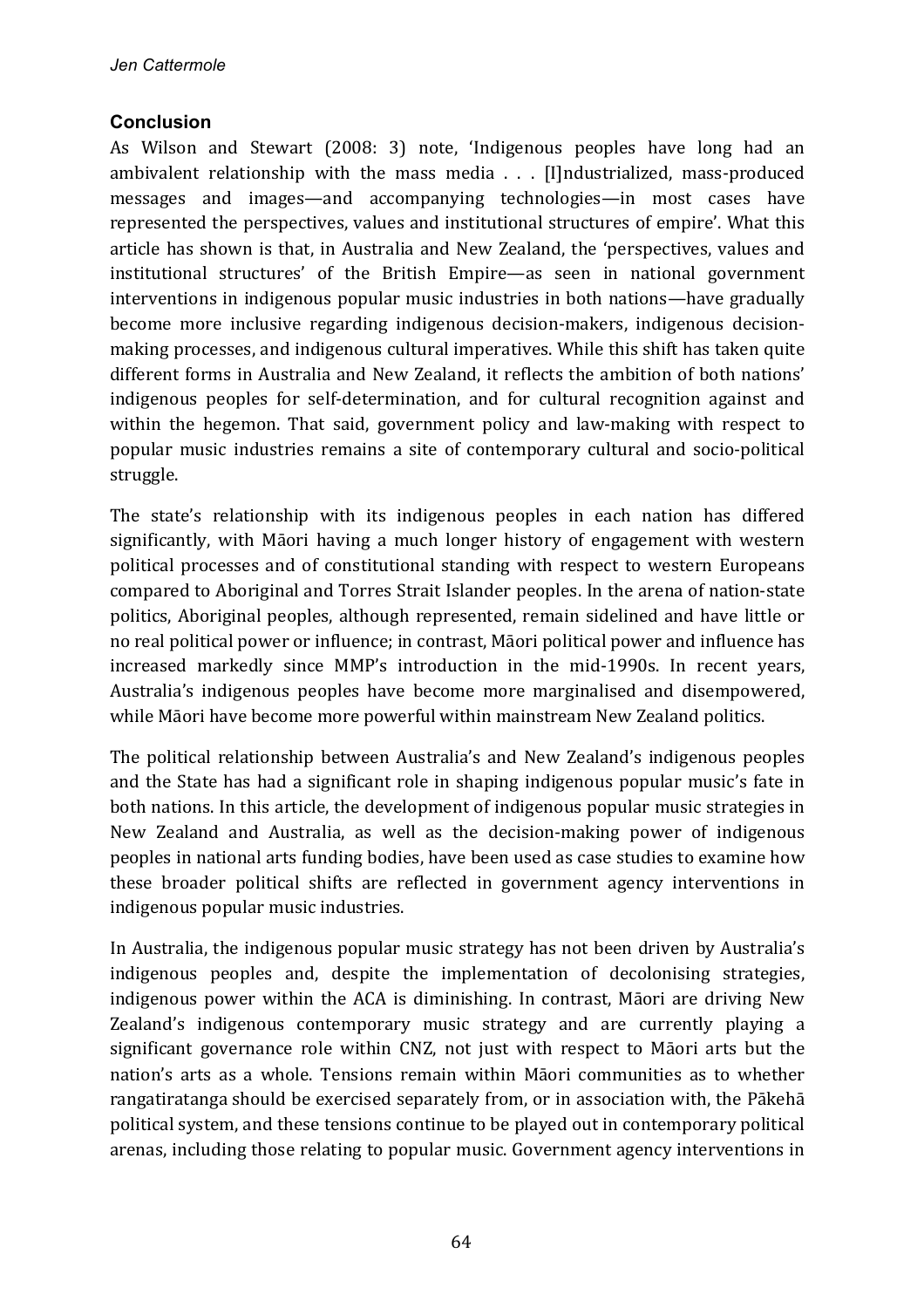indigenous popular music industries thus constitute a microcosm of broader struggles between indigenous empowerment and hegemonic control that have taken place.

### **Acknowledgements**

The author wishes to gratefully acknowledge the funding from both the Australian Research Council and University of Otago Division of Humanities, which enabled this research to take place.<sup>29</sup>

### **Notes**

- 1. These interventions can occur in a wide variety of policy areas, including arts funding (music recordings, live tours, awards ceremonies), intellectual property, broadcasting, export development (overseas promotion, free trade agreements, parallel importing laws), education (within institutions, as well as through professional development and mentoring), heritage maintenance, urban planning (arts infrastructure), and health and wellbeing. They can have significant impacts on popular musicians and audiences, creatively, commercially and culturally. Although a discussion of specific indigenous popular music interventions in Australia and New Zealand lies beyond the scope of this article, information about arts funding, broadcasting and intellectual property in these contexts can be found in Homan, Cloonan and Cattermole (2016).
- 2. Australia became a dominion in 1901, and New Zealand in 1907. There is a significant difference between these dominions, however. While the entire nation of New Zealand was recognised as a dominion, in Australia the dominion comprised a federation of six colonies. These colonies became States when Australia gained dominion status, collectively becoming the Commonwealth of Australia.
- 3. In Australia, 2.5% of the population identified as Aboriginal or Torres Strait Islander in  $2011$ ; in New Zealand,  $15\%$  of the population identified as Māori in 2013 (Australian Bureau of Statistics 2012; Statistics New Zealand 2013).
- 4. These interviews were semi-structured, where some questions had been determined in advance but other areas of inquiry could be explored depending on how the interview developed. Interviews for *Policy Notes* took place in both Australia and New Zealand in 2009, whereas those for *Māori and Pacific Islander music policy development in* Aotearoa/New Zealand took place in New Zealand in 2012. It is important to note that the article has been written by a non-indigenous researcher (a Pākehā New Zealander, or New Zealander of western European descent), and is therefore shaped by that researcher's background, experiences, motivations, biases and so on. Where possible, excerpts from interviews with indigenous people have been used so that their voices and perspectives are represented. Interviewees for the former project were guaranteed anonymity, and are therefore represented in this article by their occupation and (indirectly) their employer; those for the latter project consented to being identified.
- 5. In New Zealand and Australia, the assimilationist agenda remained in place until the early 1970s, when there was a government turn towards policies of indigenous selfdetermination. By this time, the indigenous peoples of both nations had long histories of struggle to maintain and revitalise their customs, languages and traditional rights and laws, as well as to regain control over their own destinies. International progressive social movements drawing attention to Black civil rights and the rights of women drew attention to the plight of other oppressed groups, including indigenous peoples. As indigenous rights activism and cultural revitalisation movements strengthened, governments became more receptive to calls for indigenous self-determination.
- 6. Section 74 of this Act provided for certain districts within New Zealand to be set apart. wherein Māori laws, customs and usages could be maintained 'for the Government of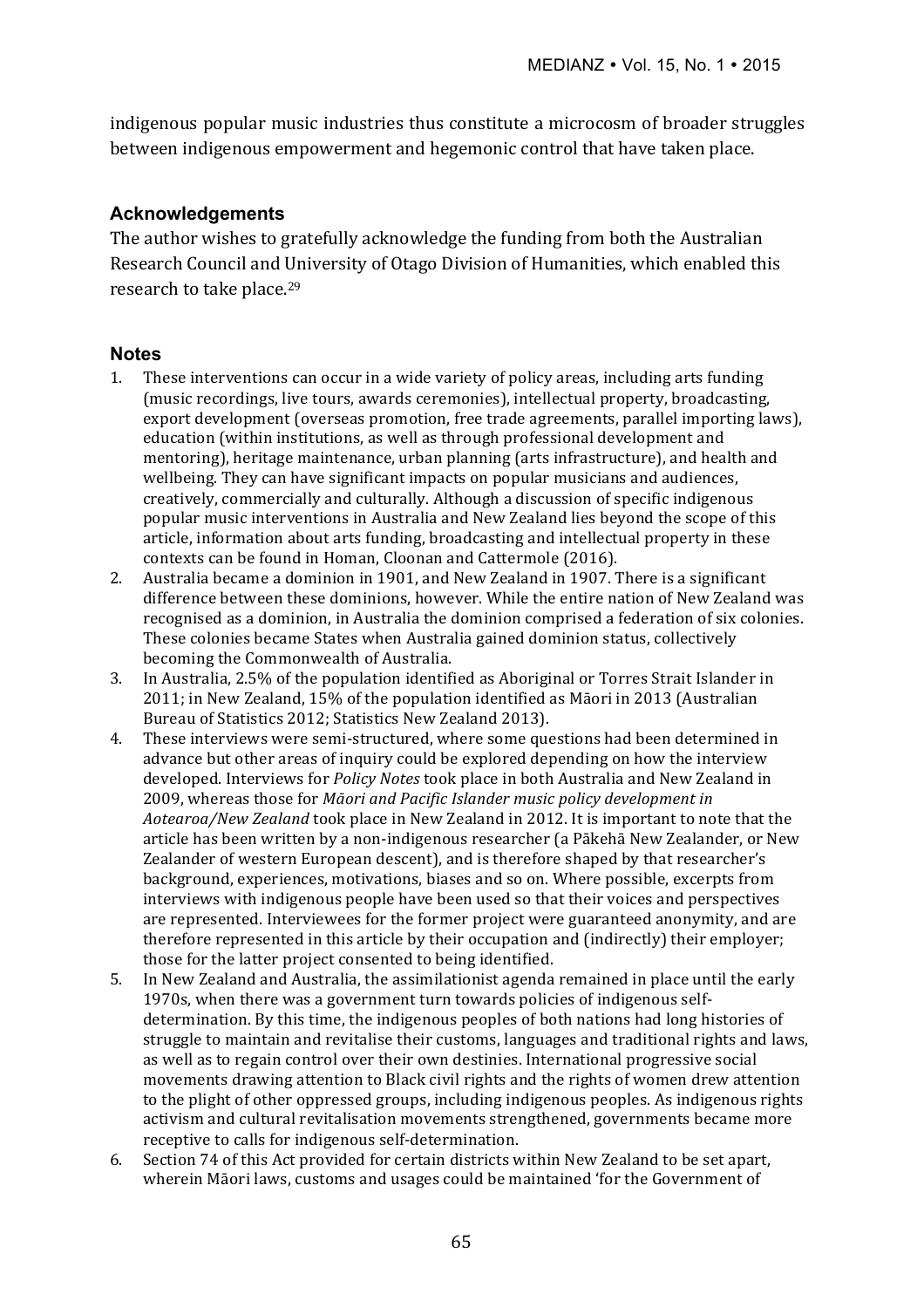themselves, in all their relations and dealings with each other', provided these were 'not repugnant to general principles of humanity'. This clause provided some legal basis for later separatist movements *Kauhanga nui* (the King movement) and *Te Kōtahitanga* (the Māori parliament). Māori self-government was never recognised by the New Zealand government, however, leaving participation in parliament as the only viable means to exercise political power (New Zealand Parliament 2009).

7. The term rangatira means 'chief,' and the nominalising suffix -tanga turns the word into an abstract noun. The use of tino before rangatiratanga acts as an intensifier of the noun. The term rangatiratanga was used in the 1835 Declaration of Independence to refer to New Zealand's independence. In the 1840 Treaty of Waitangi, the term tino rangatiratanga was used as a translation of the English phrase, 'full exclusive and undisturbed possession'. For Māori signatories, however, the term literally meant the 'absolute/unqualified exercise of chieftainship,' carrying with it (in line with its usage in the Declaration) notions of independence, self-determination, self-government, autonomy and control. Tino rangatiratanga has also been translated as 'sovereignty' (see

http://www.maoridictionary.co.nz/search?&keywords=rangatiratanga), but this usage is highly problematic. The treaty uses kawanatanga as a translation of 'sovereignty' and 'sovereign authority', but this term was commonly understood as 'governorship' by the treaty's Māori signatories at the time (see

http://www.nzhistory.net.nz/politics/treaty/read-the-Treaty/differences-between-thetexts). The terms Kingitanga or mana (used in the Declaration as translations of 'sovereign power' and 'authority/control' respectively) might have been more appropriate, but at that time the notion of a paramount ruler of the entire country would still have been foreign to rangatira used to exercising authority over their own tribal areas. Because the Māori version of the treaty only ceded kawanatanga to the Crown, 'Māori understandings of self-determination do not always accept that control, and the mechanisms necessary for the exercise of control, have ever been abandoned' (Durie 1998, 3). These significant differences between the English and Māori versions of the treaty have remained the topic of ongoing debate, and remain an ongoing source of tension.

- 8. Aperahama (interview, 1 February 2012) also cited inadequate funding, as well as members losing their passion and drive and being unable to sustain the time commitment involved as contributing factors.
- 9. Aperahama (interview 1 February 2012) saw *iwi runanga* (tribal authorities) as being significant potential investors in the creative sector, but when he approached them while he was chair of the MMIC, 'they weren't ready yet to invest in it'. Iwi investment in popular music would lessen artists' dependency on the State.
- 10. 3MDI was formed in 2012 by two members of the Music Managers' Forum (MMF), Ninakaye Taane-Tinorau and Wairere Iti, in response to a perception that the MMF was 'essentially a white organization that dealt for white people' (Wairere Iti, interview 27 January 2012). It aims to find ways to better support and nurture Māori music managers. The group initiated and facilitated a highly successful public Facebook discussion on this topic, and also presented their ideas at Sounds Aotearoa 2012, an important annual advocacy forum and showcase for the Māori music industry.
- 11. This group is separate from the Contemporary Popular Music Working Group (which focuses on the New Zealand music industry more broadly), but there is some overlap in terms of stakeholder participation.
- 12. The Electoral Reform Act 1993 introduced Mixed Member Proportional parliamentary representation, replacing the First-Past-the-Post system. Prior to this time, there were significant concerns regarding the effectiveness of Māori representation in Parliament, to the point where 'a mistrust of Parliament as an effective means of advancing Māori interests developed' (Durie 1998, 96) and Māori planned to boycott the 1993 election. The 1996 general election marked a watershed moment for Māori politics: a record number  $(63%)$  of Māori voted; a record number of Māori candidates  $(15)$  gained seats in parliament; and Māori MPs were crucial in determining the make-up of the coalition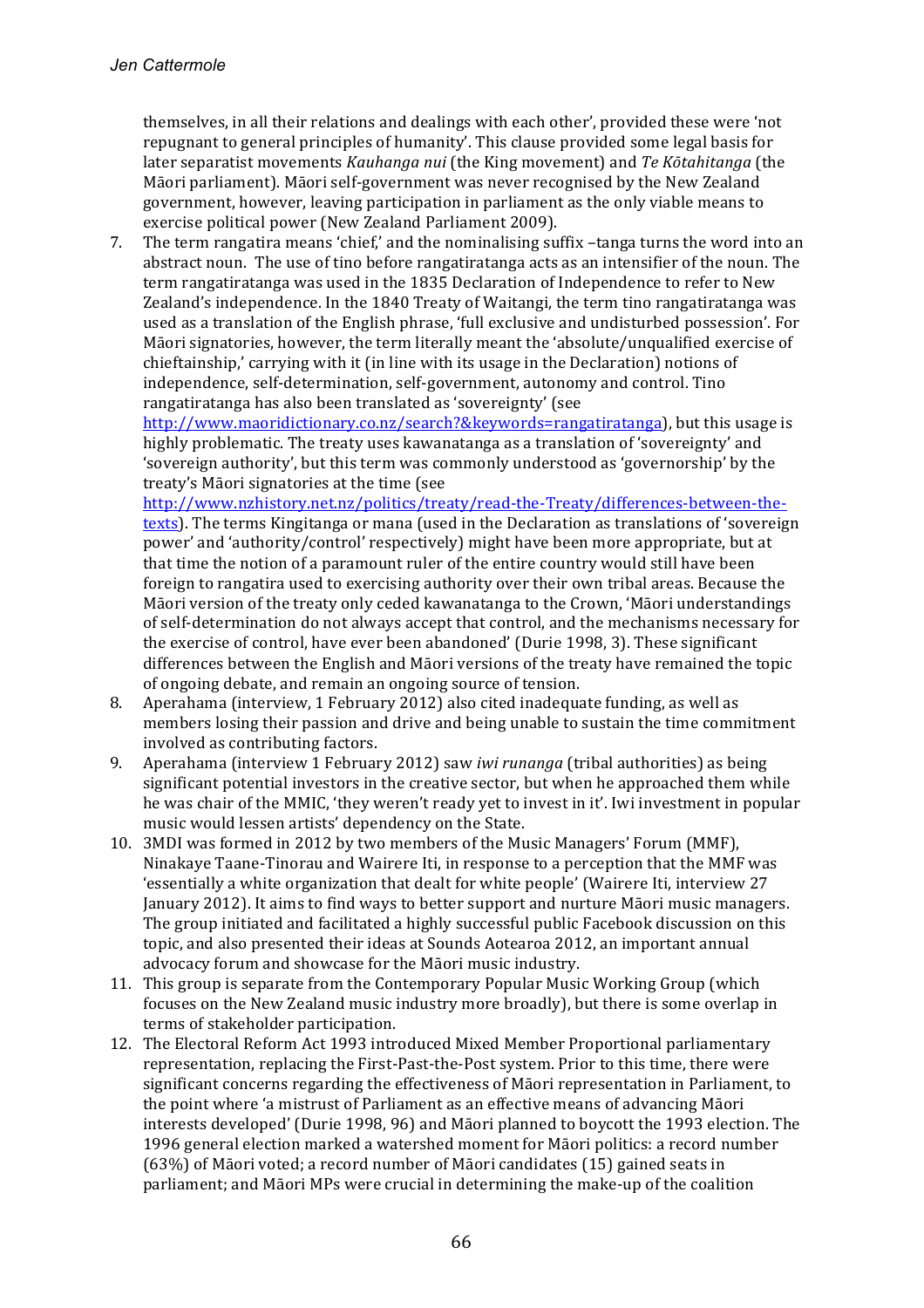government, which subsequently included a record number of Māori members in cabinet (Durie 1998, 96-110). Far from moving towards political autonomy and disengagement with Pākehā political processes, Māori 'opted for a strong Māori presence within the system,' using the election as a 'serious bid to capture the mainstream and to locate Māori at the political centre' (Durie 1998, 110). Since MMP's introduction, the number of Māori seats has increased (from four between 1867-1993 to five in the 1996 election, six in the 1999 election, and seven in all subsequent elections to date). Currently, Māori remain affiliated to a wide range of mainstream parties, rather than throwing their support unanimously behind the Māori Party (established in 2004), the only Māori party with members in the House of Representatives at present.

- 13. The CMC ceased operating in 2011. Since 2012, its work has continued under the aegis of the Meeting of Cultural Ministers.
- 14. For example, the Northern Territory National Emergency response implemented under Prime Minister John Howard in 2007 (subsequently replaced by Stronger Futures policy and legislation in 2011) has been criticised for being racially discriminatory and for infringing on indigenous people's human rights. More recently, the withdrawal of federal government funding from 150 Western Australian remote indigenous communities in March 2015 on the basis that taxpayers should not (according to Liberal Prime Minister Tony Abbott) be funding people's 'lifestyle choices' has brought into question government recognition of the deep spiritual, cultural and physical connections between Aboriginal peoples and country (Martin and Owens 2015). The struggle for indigenous selfdetermination, understanding and recognition continues.
- 15. Indigenous Australians did not gain universal franchise until the passing of the Commonwealth Electoral Act 1962 (although voting did not become compulsory, as it was for other Australians, until the passing of the Commonwealth Electoral Amendment Act 1983), whereas all Māori could vote by 1893. Māori have been involved in the nation's governance since 1872, whereas an Aboriginal person did not take a seat in parliament until 1971. New Zealand's indigenous parties date from the late 1970s, and in 2004 the first member of a Māori party was elected to parliament. While political parties dedicated to indigenous Australian interests have formed since the early 1990s, no members of these parties have been elected; their political influence therefore remains negligible. The Australian federal government was unable to legislate with respect to indigenous Australians until the constitution was changed following the 1967 referendum called by Liberal Prime Minister Harold Holt. Australia's constitution still contains no explicit recognition of the status and rights of Aboriginal and Torres Strait Islander peoples, and Australia remains the only democratic nation in the world with a constitution that authorises racial discrimination (Recognise 2015). Unlike Australia, New Zealand does not have a codified constitution. However, Māori became subject to the rights and protections of British law with the signing of the treaty in 1840. The treaty is regarded as the nation's founding document.
- 16. The CMDWG's Breakthrough: The Emerging Indigenous Contemporary Musicians Initiative, a key outcome of the Indigenous Contemporary Music Action Plan, was judged a success (see http://mcm.arts.gov.au/sites/default/files/communique-9-october-2009.pdf). Three funding rounds were held (one per annum in 2009, 2010 and 2011). The scheme ceased operating with the CMC's demise, and has not been continued by the Meeting of Cultural Ministers.
- 17. The Torres Strait Islander Arts Board funds the National Indigenous Arts Advocacy Association, but this is an inter-arts agency rather than being music-specific.
- 18. It runs events showcasing Aboriginal and Torres Strait Islander artists as well as support and development programs for emerging and established artists (Songlines Aboriginal Music 2015).
- 19. See https://www.facebook.com/songlinesmusic
- 20. Creative New Zealand funding is provided by the New Zealand Lottery Grants Board and the Ministry for Culture and Heritage. Arts, Culture and Heritage funding accounts for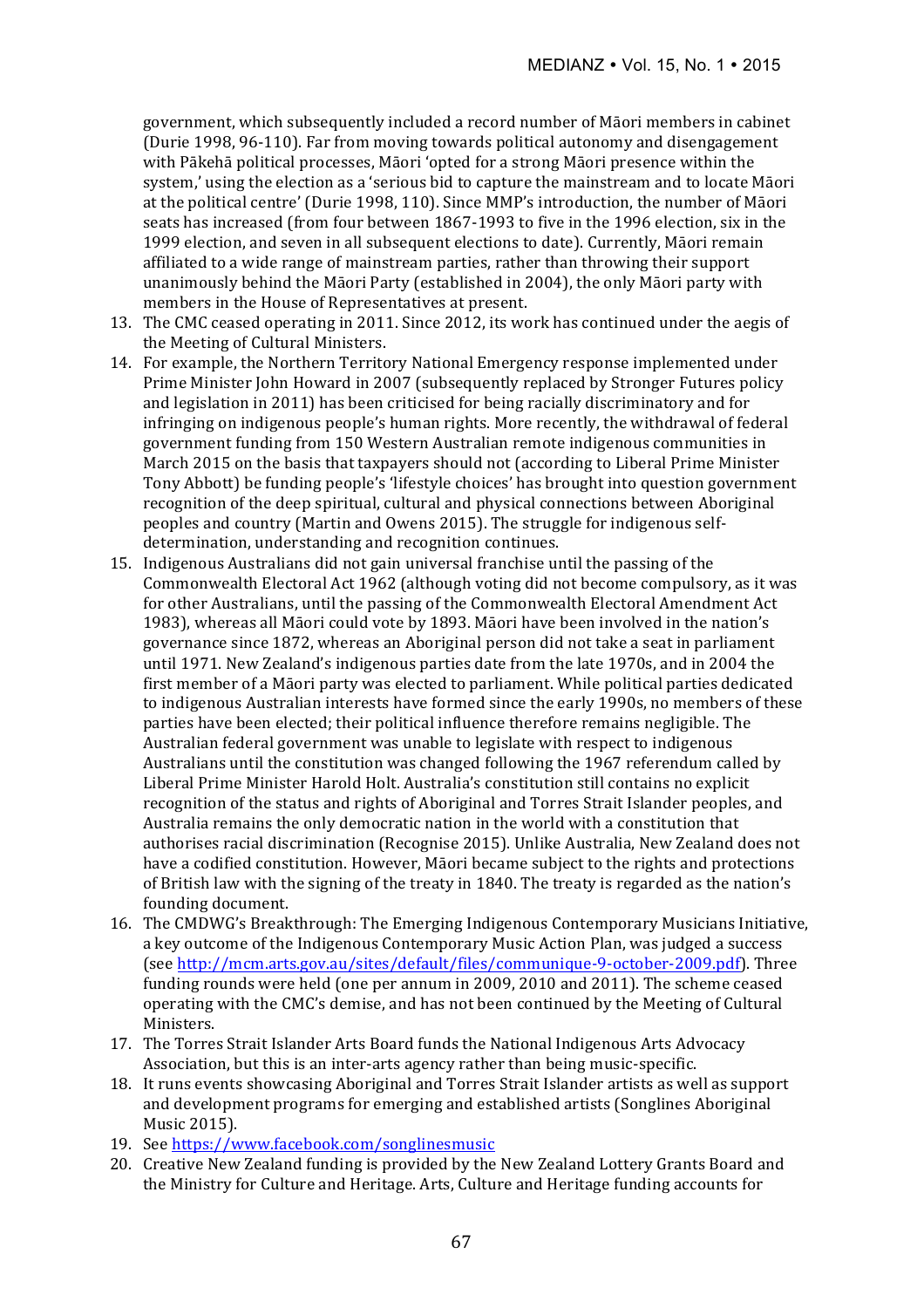approximately 36% of Creative New Zealand's revenue, with Lottery funding contributing approximately 62%. The remainder comes from revenue from other government agencies, interest and rental income (Creative New Zealand 2011. 10).

- 21. The term bicultural, in the New Zealand context, refers specifically to Māori and Pākehā cultures. Māori are the nation's indigenous/aboriginal peoples. The term Pākehā, while sometimes used to refer to all non-Māori New Zealanders, is more commonly used in a more specific sense to refer to members of New Zealand's hegemonic social group: New Zealanders of European (particularly British) descent.
- 22. With the signing of the treaty, the Crown gained the right to govern Māori subject to certain guarantees. Māori became subject to, and protected by, British laws, gaining the full rights and privileges of British subjects, and the Crown gained the right to legislate with respect to Māori – 127 years earlier than in Australia. These mutual rights and obligations, embodied in the treaty, provided the basis for New Zealand's bicultural political framework.
- 23. Although denied the exercise of tino rangatiratanga, in recent years, co-management bodies such as the Waikato River Authority have allowed Māori some exercise of rangatiratanga with respect to the management of natural resources. In their report on the WAI 262 claim, the Waitangi Tribunal (2011) recommended that this co-management approach, which epitomises the spirit of Māori-Pākehā partnership underpinning the treaty, be extended to cultural as well as natural resources.
- 24. This report calls for the post-colonial relationship between Māori and Pākehā to shift away from a focus on the redress of grievances and towards genuine partnership and powersharing. It advocates not for a relationship built on the notion that Pākehā must pay for the colonial sins committed against Māori by their forebears, but for a relationship of mutual advantage that takes place on mutually agreed terms, as equals, where Māori agency, autonomy and rights are respected. Importantly, the tribunal (Waitangi Tribunal 2011, xxiv) advocated a whole-of-government, bicultural approach to policy and law-making, noting, 'What we saw and heard in sittings over many years left us in no doubt that unless it is accepted that New Zealand has two founding cultures, not one; unless Māori culture and identity are valued in everything government says and does; and unless they are welcomed into the very centre of the way we do things in this country, nothing will change. Māori will continue to be perceived, and know they are perceived, as an alien and resented minority, a problem to be managed with a seemingly endless stream of taxpayer-funded programmes, but never solved'. In short, the tribunal advocates for the consideration of Māori ways of thinking and doing in policy-making processes. It may not always be possible to achieve consensus, but it is important that these discussions take place, that compromises on both sides are accepted, and that policy-making no longer remains monocultural (i.e. Pākehā).
- 25. This non-statutory body was set up in 1968 as a division of the Prime Minister's Department.
- 26. All Te Waka Toi appointees, in contrast, have been Māori. The Council for Māori and South Pacific Arts, which existed prior, comprised a mixture of Māori and NZ Pacific Islanders.
- 27. A Motion of Reconciliation, drafted by Prime Minister John Howard, was passed in 1999, and Prime Minister Kevin Rudd publicly apologised to members of the Stolen Generations in 2008. Unlike New Zealand, however, there has been no formal mechanism implemented for the redress of indigenous grievances similar to the Waitangi Tribunal
- 28. The term Stolen Generations refers to indigenous children who were forcibly removed from their families and placed with white families from the 1900s-1960s as part of the Australian government's assimilationist project.
- 29. The data for this article derives from two research projects: an Australian Research Council-funded project titled *Policy notes: Local popular music in global creative* economies,<sup>1</sup> and a University of Otago Humanities Research Grant-funded project titled *Māori and Pacific Islander music policy development in Aotearoa/New Zealand.* The author was research assistant on the former project (which was led by Associate Professor Shane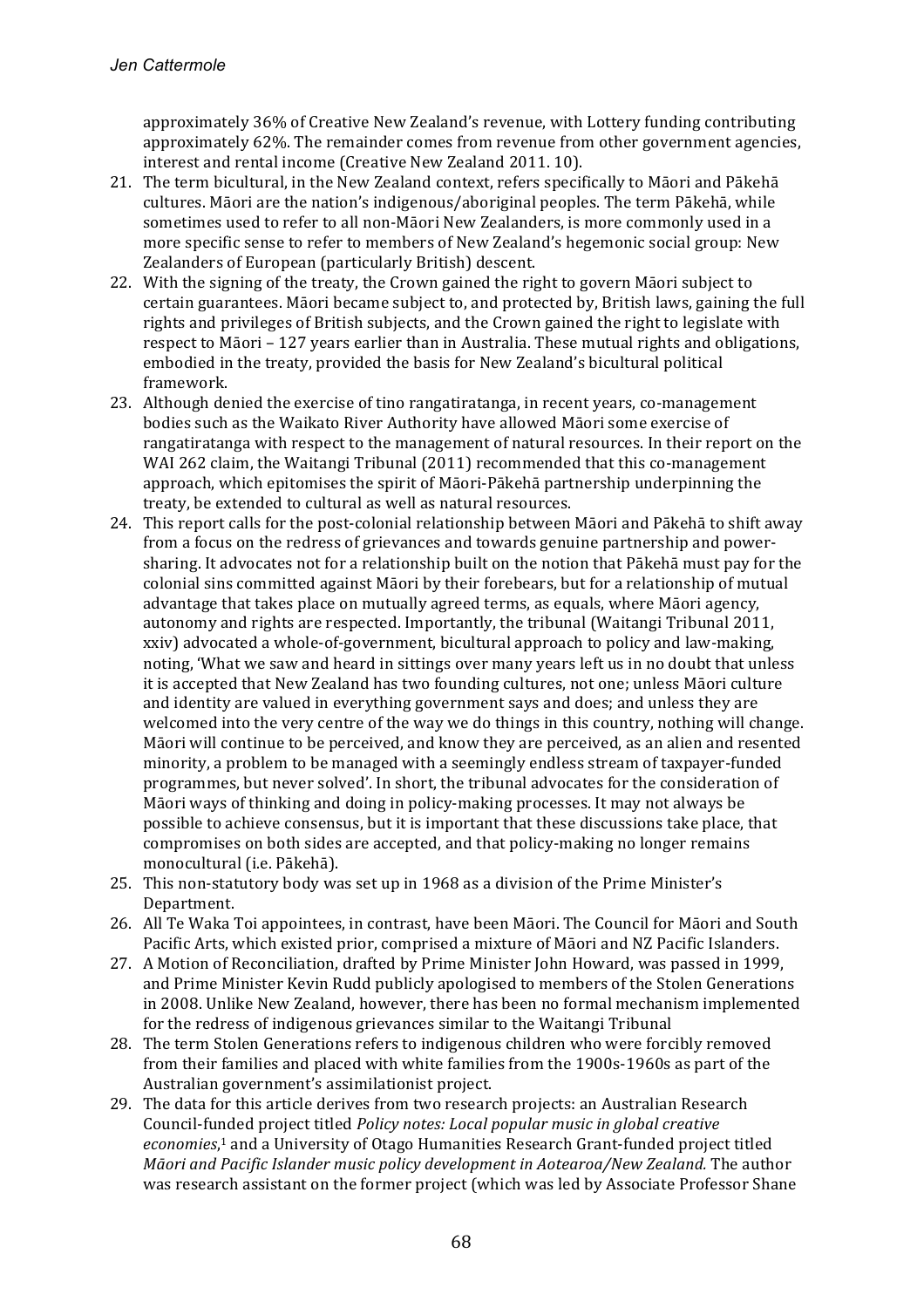Homan and Professor Martin Cloonan; Associate Professor Roy Shuker was also an investigator on this project, but discontinued his involvement upon retiring from academia), and sole researcher on the latter. *Policy Notes* examined music policy formation and debates in Australia, New Zealand and Scotland, and aimed to investigate the effectiveness of music policy settings and historical shifts in policy practice; assist in planning the needs of music producers, audiences and governments; and contribute to wider contemporary debates about the role of popular music within cultural policy. The latter project aimed to identify New Zealand national government initiatives to support the Māori and Pasifikan popular music industries, explore how and why these policies developed and changed over time, and evaluate their effectiveness and utility.

### **References**

Aperahama, Hareruia, 2006. 'Maori Music 2000–2005'. In *State of the Māori Nation: Twenty-first-century Issues in Aotearoa*, edited by Malcolm Mulholland, 115–25. Auckland: Reed.

Australia Council. 1990. Australia Council Affirms Commitment to Reconciliation. Accessed 7 April 2015. http://australiacouncil.gov.au/news/media-centre/mediareleases/australia-council-affirms-commitment-to-reconciliation-2/

Australia Council. 2009. *Annual Report 2008-9*. Accessed 15 April 2015. http://www.australiacouncil.gov.au/workspace/uploads/files/news/australia\_council \_annual\_report\_2008-09.pdf

Australian Bureau of Statistics. 2012. *Census of Population and Housing: Counts of* Aboriginal and Torres Strait Islander Australians, 2011. Accessed 15 April 2015. http://www.abs.gov.au/ausstats/abs@.nsf/Lookup/2075.0main+features32011

Bendrups, Dan. 2013. 'Popular Music Studies and Ethnomusicology in Australasia'. *IASPM@Journal: Journal of the International Association for the Study of Popular Music,*  $3(2): 48-62.$ 

Black, Malcolm et al. 2004. *Creating Heat: Tumata kia whita! A Strategy to Ignite the Economic and Cultural Potential of the New Zealand Music Industry.* Wellington: Music Industry Export Development Group.

Breen, Marcus ed. 1989. *Our Place Our Music: Aboriginal Music, Australian Popular Music in Perspective vol. 2.* Canberra: Aboriginal Studies Press.

Breen, Marcus. 1997. *Rock Dogs: Politics and the Australian Music Industry.* Sydney: Pluto Press.

Cloonan, Martin. 2008. 'What's Going On? Perceptions of Popular Music Lobbyists in Australia'. *Perfect Beat,* 8 (2): 3-24.

Commonwealth of Australia. 2008. *Indigenous Contemporary Music Action Plan* – *Towards a Stronger Indigenous Contemporary Music Sector*. Canberra: Cultural Ministers Council.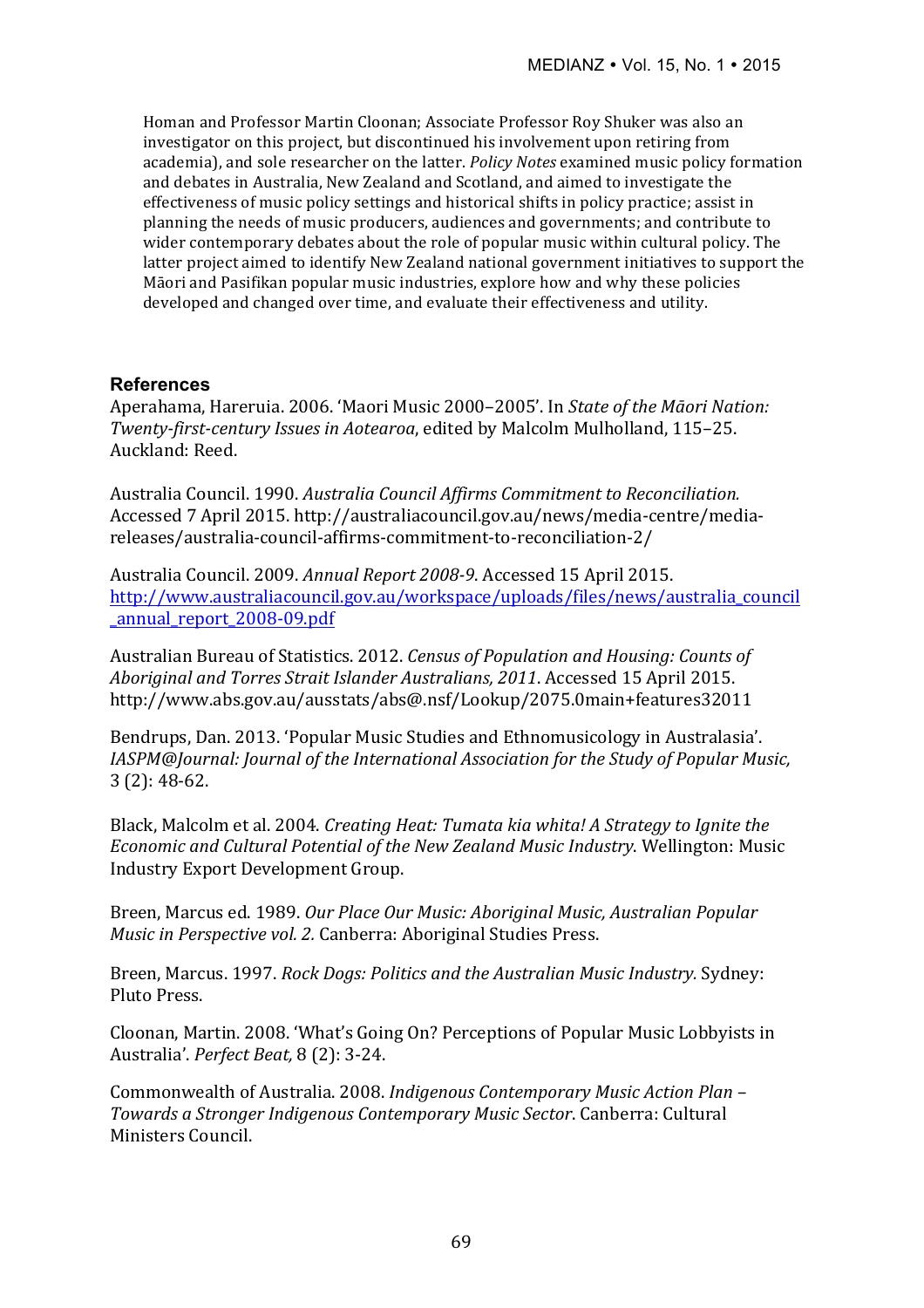Creative New Zealand. 2012a. *Māori Arts Development: Discussion Paper.* Wellington: Creative New Zealand.

Creative New Zealand. 2012b. *Māori Arts Development: Final Report. Creative New* Zealand Māori Arts Sector Consultation and Review. Accessed 10 April 2015. http://www.creativenz.govt.nz/assets/paperclip/publication\_documents/documents/ 305/original/2012\_maori\_arts\_review\_final\_report.pdf?1368586991

Douché, Rocky, 2001. *The New Zealand Music Industry: A Scoping Review of the Contemporary Music Industry*. Wellington: Industry New Zealand. 

Durie, Mason. 1998. *Te Mana, Te Kāwanatanga: The Politics of Māori Self-Determination.* Auckland: Oxford University Press.

Hayward, Janine. 2012. 'Principles of the Treaty of Waitangi – Ngā Mātāpono o te Tiriti -Treaty Principles Developed by the Crown'. *Te Ara - the Encyclopedia of New Zealand*. Accessed 10 April 2015. http://www.TeAra.govt.nz/en/principles-of-the-treaty-ofwaitangi-nga-matapono-o-te-tiriti/page-5

Homan, Shane, Martin Cloonan, and Jennifer Cattermole. 2016. *Popular Music Industries* and the State: Policy Notes. London and New York: Routledge.

Karini, Angela. 2009. *The Status of Contemporary Māori Music.* Mphil Thesis. Massey University, Palmerston North, New Zealand.

Martin, Hine [The Phirm Ltd.]. 2005. *Te Hukuroa: Consultation Report for the Maori Music Industry Coalition Board*. Wellington: Maori Music Industry Coalition Board.

Martin, Sarah and Jared Owens. 2015. 'Remote Communities, a Lifestyle Choice: Tony Abbott'. *The Australian*, 11 March. Accessed 6 April 2015. http://www.theaustralian.com.au/national-affairs/indigenous/remote-communitiesa-lifestyle-choice-tony-abbott/story-fn9hm1pm-1227257611488

New Zealand Parliament. 2009. *Parliamentary Support Research Papers: The Origins of the Māori Seats.* Accessed 27 April 2015. http://www.parliament.nz/en-nz/parlsupport/research-papers/00PLLawRP03141/origins-of-the-māori-seats

Orange, Claudia. 2012. 'Treaty of Waitangi - Interpretations of the Treaty of Waitangi'. Te Ara - the Encyclopedia of New Zealand. Accessed 9 April 2015. http://www.TeAra.govt.nz/en/treaty-of-waitangi/page-2

Recognise. 2015. 'Why Recognition?' Accessed 1 July 2015. http://www.recognise.org.au/?gclid=CjwKEAjw\_MisBRCTuNPfoMqU4ngSJACrJv1VczZj Pwhb-OUBjhSsP5M\_PNuMgODyXYcIR6kY7QzbvRoC3kXw\_wcB 

Scott, Michael. 2013. *Making New Zealand's Pop Renaissance: State, Markets, Musicians.* Surrey, England; Burlington, USA: Ashgate.

Songlines Aboriginal Music. 2015. *About Us.* Accessed 9 April 2015. http://songlines.net.au/about-us/